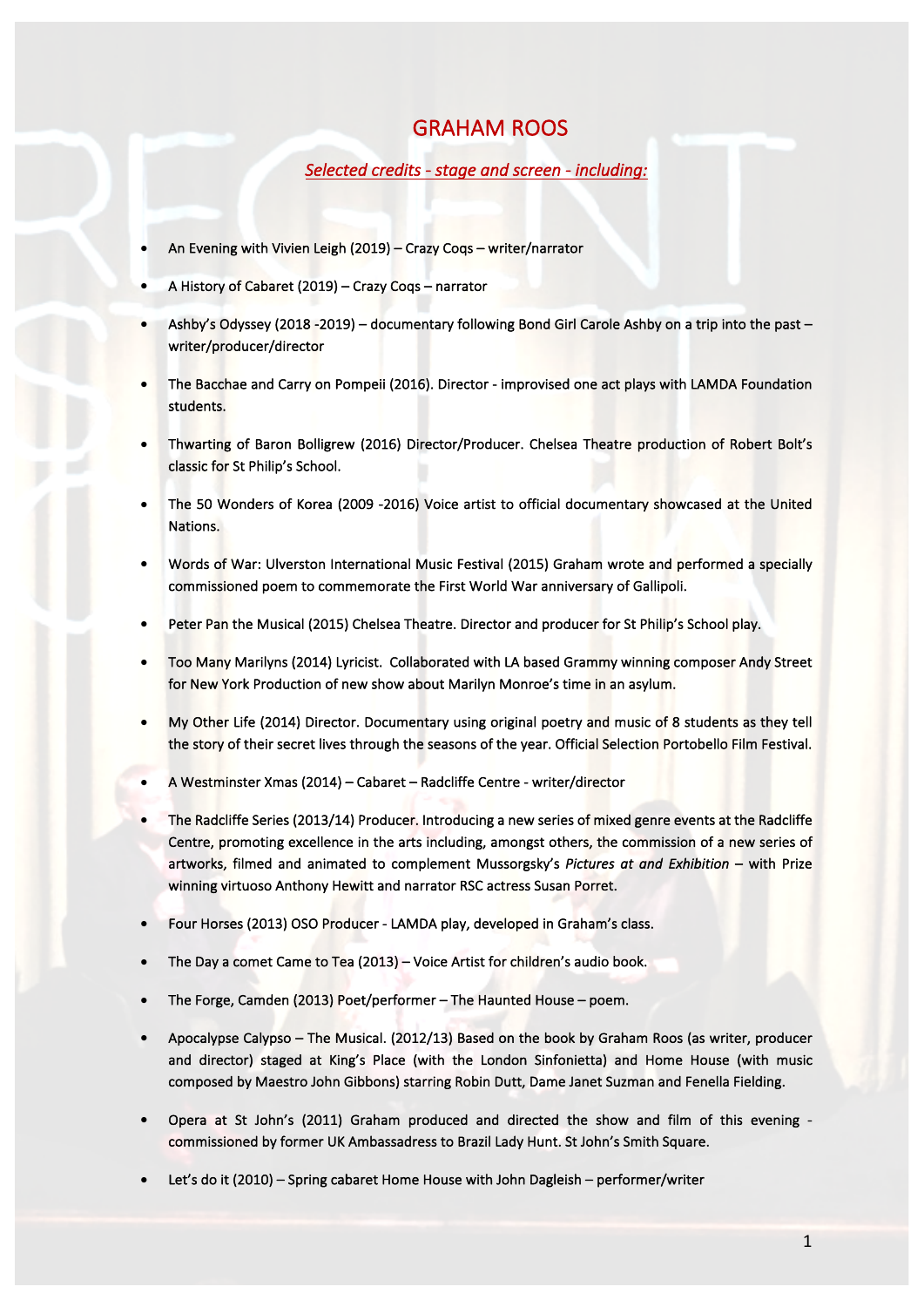- Linbury Studios (2010) Her Holiness the Pope writer/director play about life of Sister Pascalina Lehnhert – companion of controversial wartime Pope Pius XII
- Royal Opera House. (2008/9) Opera Genesis. Poet/writer
- London SInfonietta (2009). Librettist/narrator Songs of the Zeitgeist commissioned by The Guardian with Dominic Muldowney and performed by Daniel Evans at Kings Place.
- British School, Rome (2009) Enoch Arden, Tennyson and Strauss. (2010) narrator.
- Kings place (2009)– Songs of Reckoning with Fenella Fielding, Janet Suzman writer/performer
- Café de Paris Bolanesque. (2009) Writer/performer tribute to music legend Marc Bolan with Boy George, Pam Hogg and Sebastian Horseley.
- Son of Many Fathers. (2009) writer/director, with Sir Derek Jacobi and John Dagleish at the European School of Young Performers in a Southbank staged reading. Directed by Di Trevis.
- The Minotaur (2008) Director/writer Short film starring Ryan Sampson with the voice of Martin Hancock - Official Selection at The Portobello International Film festival - producer, writer and director.
- Remembrance Day (2007) Writer/director short film premiered at Portobello International Film festival
- Quest (2007) writer/producer/performer CD of spoken word with voices of Sam Fox, Martin Hancock, James Dreyfuss, Peter Wyngarde and Fenella Fielding on the FLF seedpod label.
- Stalking Pete Doherty Channel 4 (2005) Presenter on Max Carlish's cult rockumentary.
- Cheri by Collete (2001) Translator and adaptor for Theatre Royal, Bath.
- The Glastonbury Tales (2001) Graham's one-man modern tribute to Chaucer at the Southwark Playhouse.
- BBC'S Ghostwatch from Beaulieu Abbey (1998) Presenter part of the BBC'S Ghostwatch series this edition was filmed over Halloween at Beaulieu Abbey.

## In the field of education Graham has lectured at the following institutions:

| $\bullet$ | LAMDA                      | Dramaturgy and high comedy         | 2013 - present |
|-----------|----------------------------|------------------------------------|----------------|
|           | • University of Buckingham | Creative - Artist-in-Residence     | $2010 - 2014$  |
| $\bullet$ | <b>Blythe Hall School</b>  | Eng lit, theatre and media studies | 2009 - 2014    |
| $\bullet$ | Royal Opera House          | Opera Genesis - project poet       | $2009 - 2010$  |